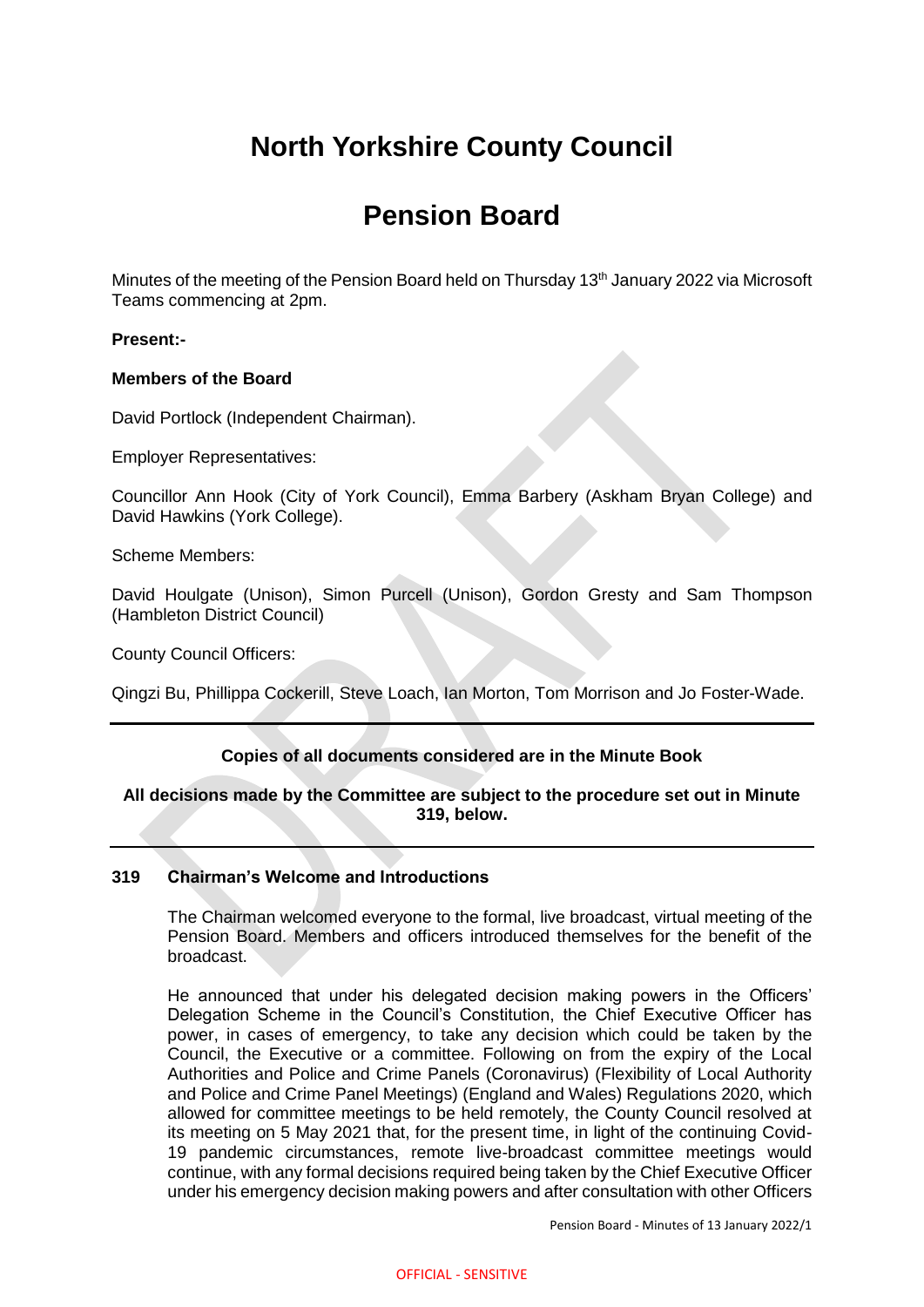and Members as appropriate and after taking into account any views of the relevant Committee Members. This approach was reviewed by full Council at its November meeting where it was agreed that it be continued with a further review at the February meeting of the full County Council.

#### **320 Apologies for Absence**

Apologies for absence were submitted by County Councillor Bob Baker (NYCC).

#### **321(a) Minutes**

#### **Resolved -**

That the Minutes of the meeting held on 7 October 2021, having been printed and circulated, be taken as read and confirmed as a correct record and the Chairman would sign these at a convenient time.

#### **321(b) Progress on Issues Raised by the Board**

The appointments of David Hawkins (Employer Representative) and Sam Thompson (Scheme Member Representative) to the vacant positions on the Board had now been approved by the County Council as the Administering Authority.

Feedback and the supply of confidential papers from BCPP to Pension Boards had now been addressed satisfactorily with appropriate mechanisms in place to ensure that these were being delivered.

In respect of consideration given as to whether a breach should be reported to the Pensions Regulator, regarding late issue of Pension Savings Statements, it was stated that further details were yet to be received back from HMRC.

The data reconciliation projects were covered in a later report.

The issue of cyber security was covered in the Administration Report and would be discussed later in the meeting.

The comparison of the performance of the Fund, prior to, and post pooling would be brought to subsequent meetings of the Board, but it would require longer than the current position for meaningful data to be acquired for an analysis to be undertaken.

Remote meetings were to continue for the time being with a further review of this matter taking place at the February meeting of the County Council.

The other issues were included on the agenda and would be updated during consideration of those items.

## **Resolved -**

That the report be noted and any further action highlighted be undertaken accordingly.

#### **322. Declarations of Interest**

There were no declarations of interest.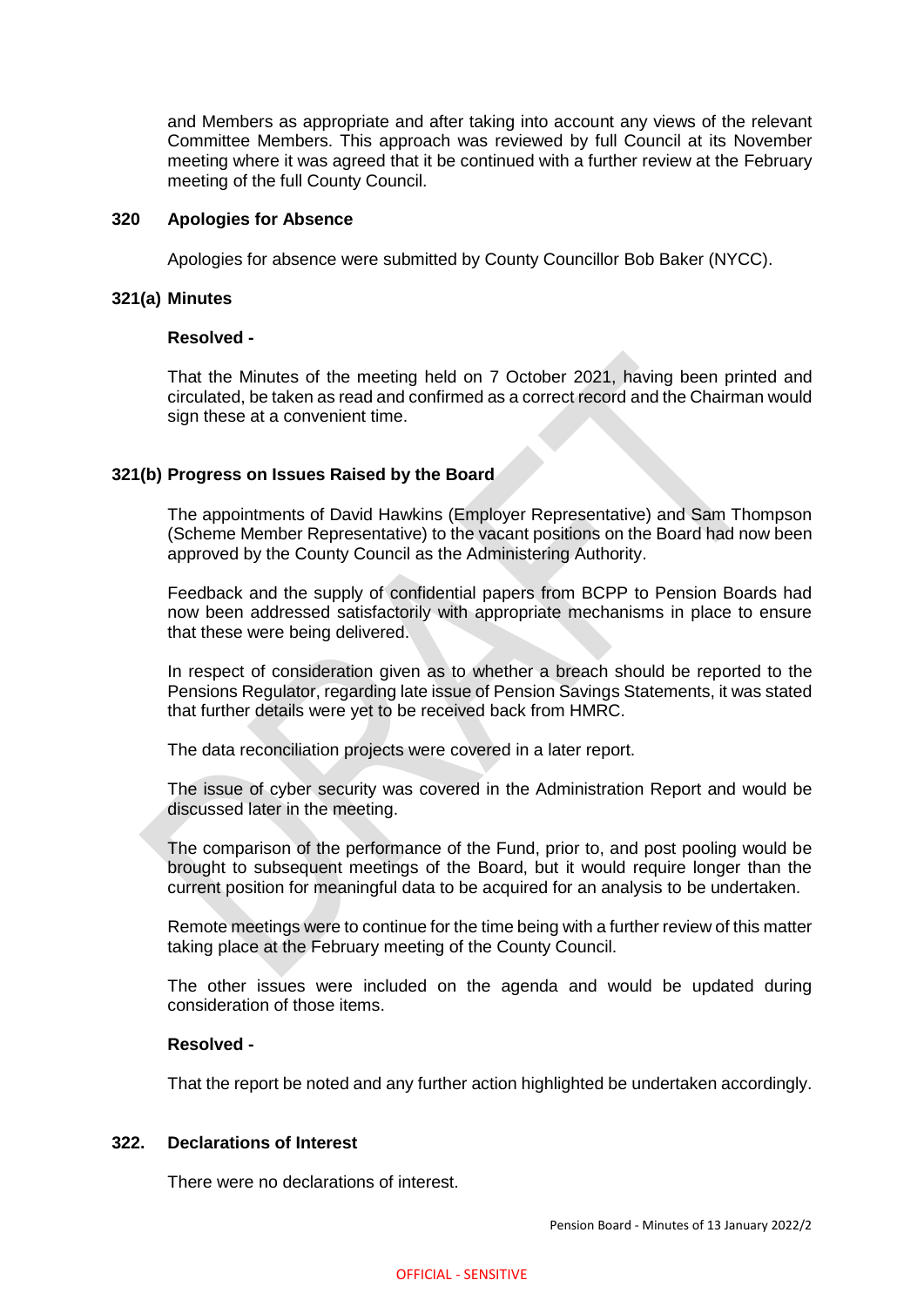#### **323. Public Questions or Statements**

There were no public questions or statements.

#### **324(a).Pension Fund Committee – Minutes of Meeting held on 26 November 2021**

The Chairman noted that the Minutes from the meeting had been circulated with the papers for this meeting. He noted that the main issues from that meeting featured on today's agenda. Members of the Board did not raise any issues.

#### **Resolved –**

That the Minutes be noted.

## **325(b).Pension Fund Committee – Confidential Minutes of Meeting held on 26 November 2021**

The Chairman noted that the Confidential Minutes from the meeting had been circulated with the papers for this meeting. He stated that should Members wish to discuss any issues arising from those Minutes the meeting would need to go into private session and the broadcast would need to be paused.

A Member made a general point in relation to the meeting, which was not considered to be confidential, with him welcoming the consideration being given to Climate Change by the Committee.

## **Resolved –**

That the Confidential Minutes be noted.

#### **326. Review of Terms of Reference**

An Annual Review of the Terms of Reference was included in the Work Programme for the January meeting of the Board each year with Pension Board members invited to make comments and recommendations for changes if appropriate.

On this occasion, as a review of the Terms of Reference was undertaken in July 2021, it is considered unnecessary to have a further review at this stage.

A copy of the current Terms of Reference was therefore appended to the report for information.

#### **Resolved: -**

That the current Terms of Reference, as detailed in Appendix 1 to the report, be noted.

#### **327. Pension Administration**

The Head of Pensions Administration, Phillippa Cockerill, provided Members with an update on key initiatives undertaken by the Administration Team of the NYPF. The report included, as an Appendix, the report that was provided to the PFC at their November 2021 meeting.

The following issues were highlighted:-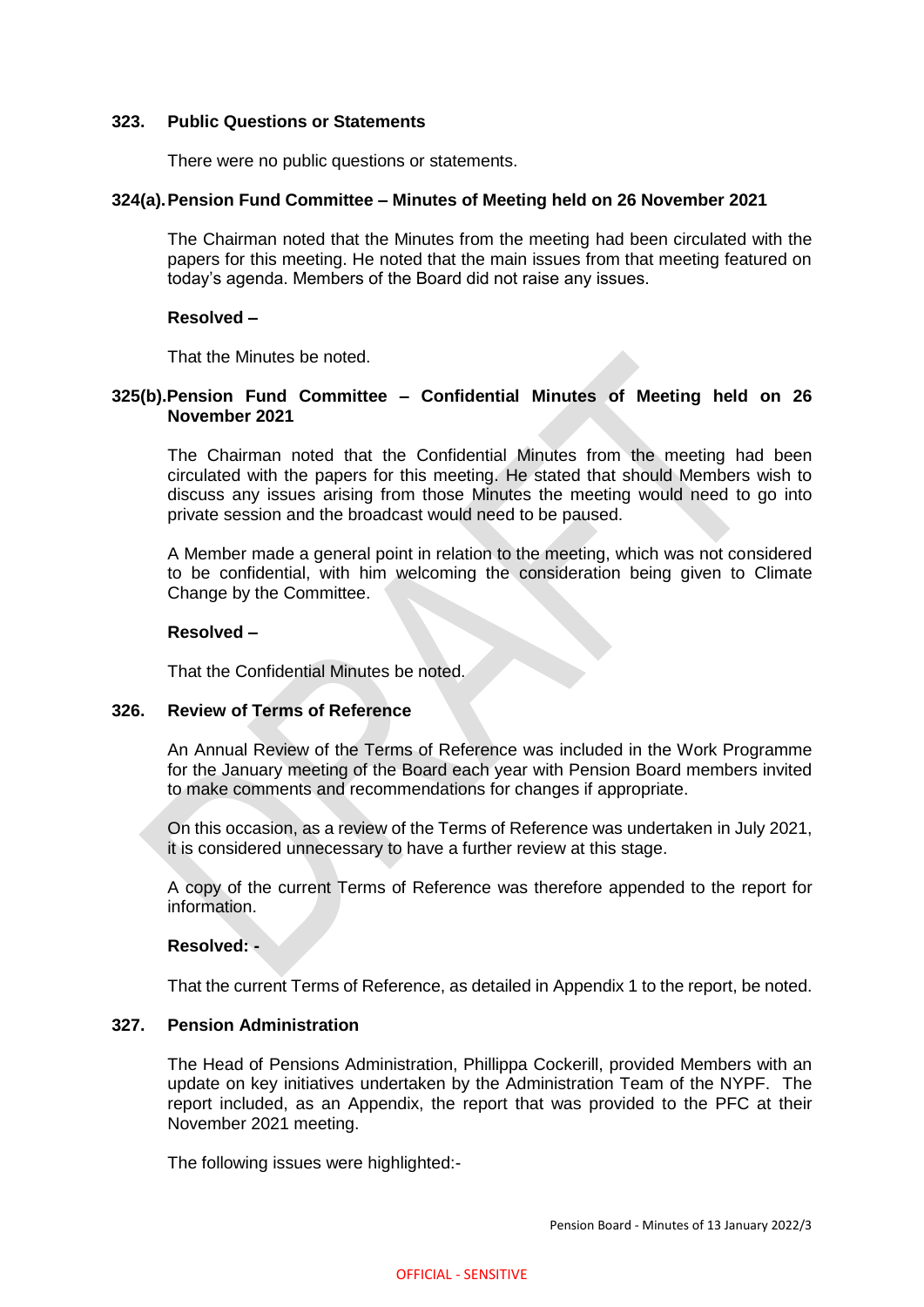PFC Report

The PFC report from their November 2021 meeting was provided as an Appendix.

**Breaches** 

There had been four new entries in the breaches log since the previous meeting of the Board. Details of the breaches were outlined together with the action taken to prevent those from reoccurring. In terms of the issuing of Annual Benefit Statements, further work had taken place since the previous meeting to address the outstanding statements, with 61 now waiting to be resolved.

**Major Projects** 

Data reconciliation was completed and the final position was outlined in the report to the PFC, appended to this report.

Efforts had been made to add NYCC and the City of York Council to the i-Connect project but data differences had led to this not taking place as yet. Every effort was being made to ensure they were both on the portal by the year end to ensure the largest employers were integrated into the system. The aim to have all employers on board by the end of March 2022 was no longer achievable but the roll out will continue until all employers are on-boarded.

The Pensioners' Payroll project had been completed. There are 27,328 pensioners, of which 6,282 (23%) had opted out of obtaining their information on-line, whilst 9,564 had opted to receive their details on-line. The remainder had not contacted the Pensions' Administration team with their choice.

**Broadacres** 

The situation regarding Broadacres requesting a transfer to the NYPF, as reported at the PFC, was ongoing, with legal and actuarial evidence currently being sought.

Members raised the following during a discussion of the report:-

- It was clarified that the majority of pensioners had not engaged with the Pensions' Administration team in relation to how they wished to receive their information, going forward. Communication in relation to this matter had been made with all pensioners, and a further communication exercise would be undertaken. It was stated that a message would be placed on the Pensioners' Representative's page on the NYPF website to remind everyone to respond to this matter. A Member asked how engagement would be made with those proving difficult to reach. In response it was emphasised that there would not be a huge amount of time or money spent on attempting to engage with what was a small proportion of the overall membership of the Fund, with the issue being addressed when pensioners contacted the Administration team regarding their information, following the additional communication. It was asked what the timescale would be regarding the further communication. In response it was stated that the timing would depend on workload, as the response would be expected to be on a large scale, requiring an extensive work programme, which would need to be factored into the existing pressures.
- Pension Board Minutes of 13 January 2022/4 Cyber Security was being considered by Technology and Change but from a whole NYCC perspective rather than something specific for the Fund. It would be determined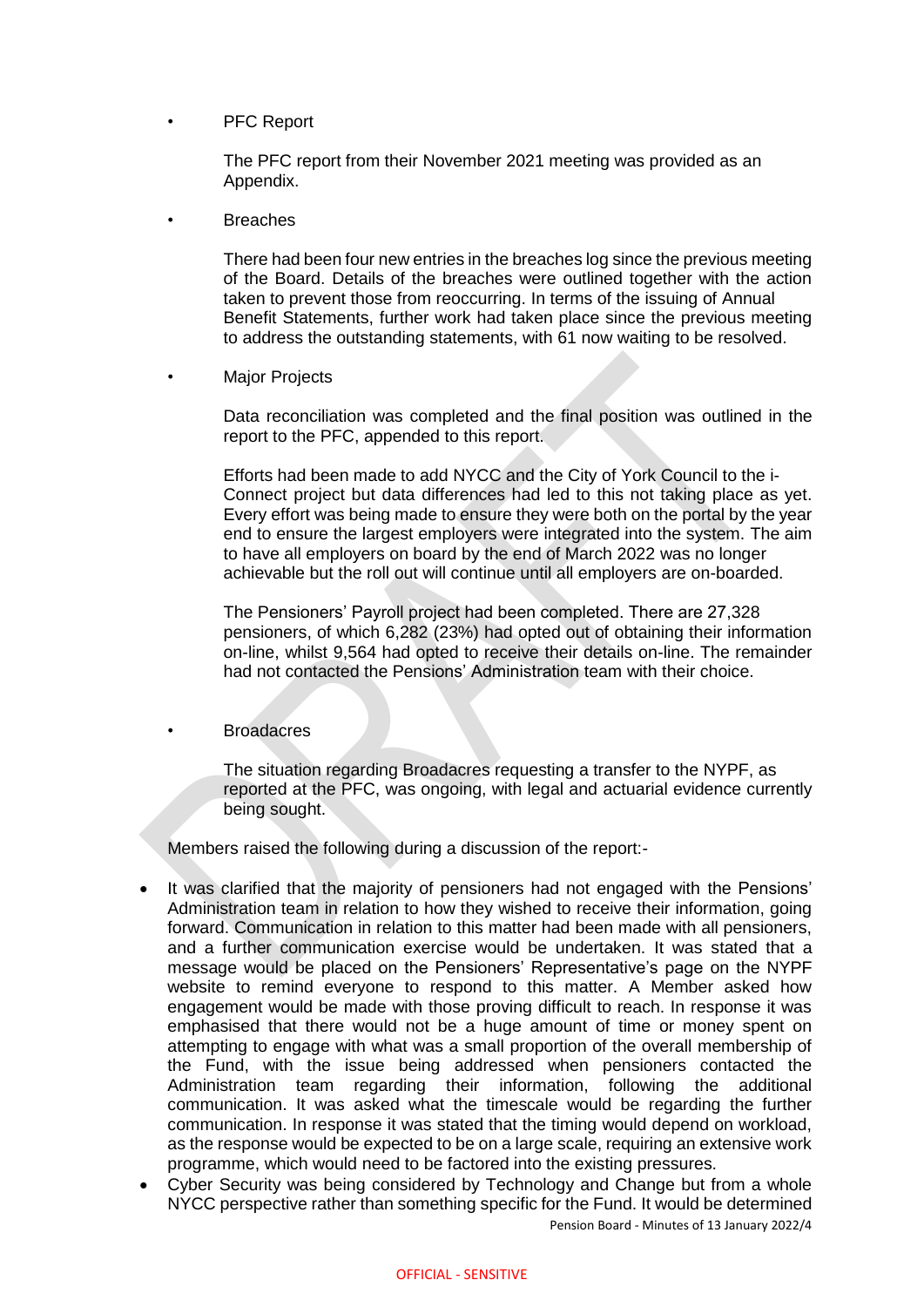whether the NYPF could utilise the NYCC information, however it was recognised that CIPFA and the Pensions Regulator suggested that a Fund specific approach and reporting was more appropriate.

Members were concerned regarding the timescales for the delivery of this as the issue had been raised, both externally and internally, as a matter that needed addressing as a priority for a while. It was noted that the matter was being picked up by Internal Audit and it was hoped that a report would be available for the next meeting of the Board, as this was a key issue.

- Details of the Common and Conditional Data Scores were provided as these were submitted annually to the Regulator. It was noted that a comparison of the scores had been carried out with the other Funds that are involved with BCPP.
- A Member referred to the data breach that had taken place, affecting 330 people, and whilst in the context of the overall Fund membership this was relatively small, it was still a fairly high number and he asked for the details in relation to that and how it had been addressed. In response it was explained that the incident occurred through approaching the incorrect payroll provider for the schools, as City of York (CoY) schools who did not use , the CoY internal payroll. The details were shared with the wrong payroll as a result. This issue was addressed immediately and will not be repeated.
- It was asked whether the transfer of Broadacres to the Fund would be considered as a risk. In response, the process of transferring into the Fund was outlined, which would ensure that potential risks were considered and mitigated against. It was noted that Broadacres would not be able to bring a deficit into the Fund when transferring. Although it was not apparent why Broadacres wished to transfer at this stage it was considered necessary by them in terms of their financial planning, going forward.
- A Member asked what had to be done to achieve 100% with the Common and Conditional Data Scores. In response it was stated that this was highly unlikely to be achievable by any Fund as the processes involved people handling data, and there was always likely to be a human error factor.
- It was asked what specific difficulties had occurred to prevent NYCC and CoY being transferred to i-Connect. In response, it was stated that missing information and changes to employment and related details had been the main issues, with much of the date requiring an update. It was emphasised that it was a major task to corroborate the data in time to ensure the major employers were on the system for 31 March 2022.
- In respect of the breaches outlined it was considered that the explanation of how these occurred, how they were addressed and the action taken to prevent them from occurring again ensured that there was no reason to recommend that the matters were reported to the Regulator. Members discussed the implications should a matter be reported to the Regulator

Resolved -

- (i) That the contents of the report be noted;
- (ii) That the contents of the Breaches Log be noted, and it be recommended to the Pension Fund Committee that no further action be taken in respect of the breaches identified, with no referral to the Pensions Regulator.

# **328**. **Government Actuary Department – Section 13 Report**

Tom Morrison explained that the Government Actuary Department undertook an evaluation of each LGPS fund, based on the most recent valuation, taking account issues such as solvency and transparency, and graded them on a red/amber/green basis, which made up the Section 13 report. The NYPF had been graded green on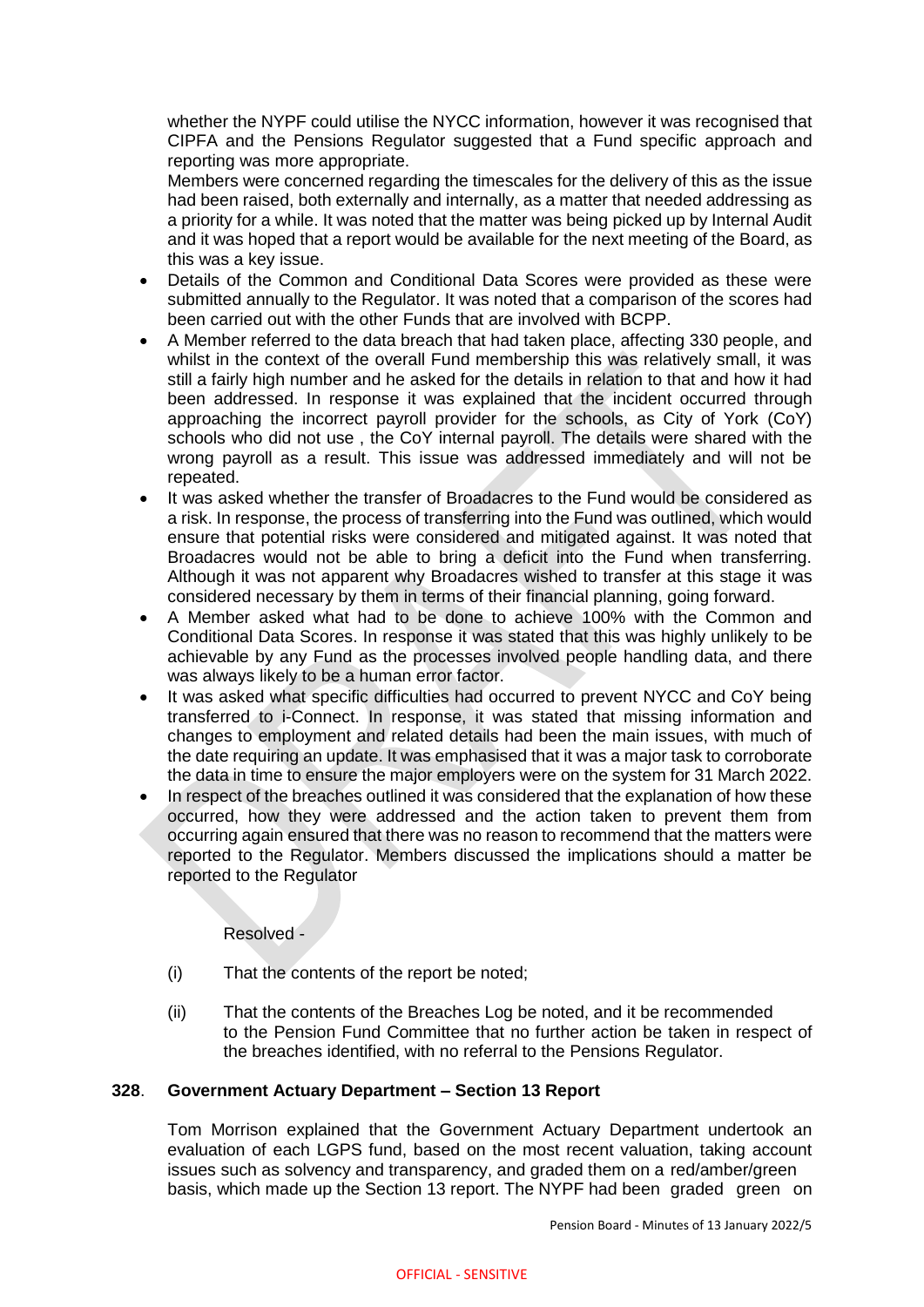all issues. The Report was devised to ensure that there was a regular review of the LGPS in aggregate.

Members welcomed the across the board green rating given to the NYPF. **Resolved –**

That the report be noted.

## **329. North Yorkshire Pension Fund Annual Report and Statement of Final Accounts**

A report updating members on the audit of the accounts, and the publication of the Pension Fund's Annual Report was provided. The Annual Report 2020/21 had been approved by the PFC at their November meeting and a copy was appended to the report. Based on legal advice, the document was published on the Fund's website by the deadline of 1 December 2021, even though the audit had not been completed. A note describing the status was included on the website. The publication date was 30 November 2021.

The audit was completed shortly before Christmas. The Council's Accounts, including the Pension Fund Accounts were signed off and published on 22 December 2021. The finalisation of the audit process did not result in any amendments to be made to the Accounts of the Pension Fund. It was noted that the details of the Annual Report were almost identical to those brought to the Board in October 2021, with a small number of very minor amendments.

A Member asked whether the delay to the publication of the Final Accounts would have a knock-on effect for next year's Accounts. In response it was stated that this was difficult to determine at this stage, but it was hoped that there would be no detrimental effect, going forward, and Members would continue to be updated on the progress.

# **Resolved –**

That the report and issues raised be noted.

## **330. Internal Audit Reports**

Ian Morton, the Assistant Director – Audit and Assurance, provided the Pension Board with an update on Internal Audit activity.

The report highlighted the Audit Plan for 2020/21, previously approved by the Pension Board, and indicated that all audits, Income, Expenditure and Investments had all been completed, and all provided substantial assurance.

The 2021/22 Audit Plan, agreed in October 2021, had commenced with the Expenditure Audit underway. Details of the issues to be audited during 2021/22 were set out in the report. It was noted that the IT Security audit would focus specifically on how that relates to the NYPF.

There was an outstanding action from the 2019/20 Expenditure report that had a revised completion date of the end of March 2022. The action for the 20/21 Income audit was not due until March 2022. The actions for the Investments audit had recently become due and were currently in the process of being followed up. It was noted that some actions identified in the report to be completed by the end of December 2021 had not been, due to workload pressures, but these would be completed as soon as possible.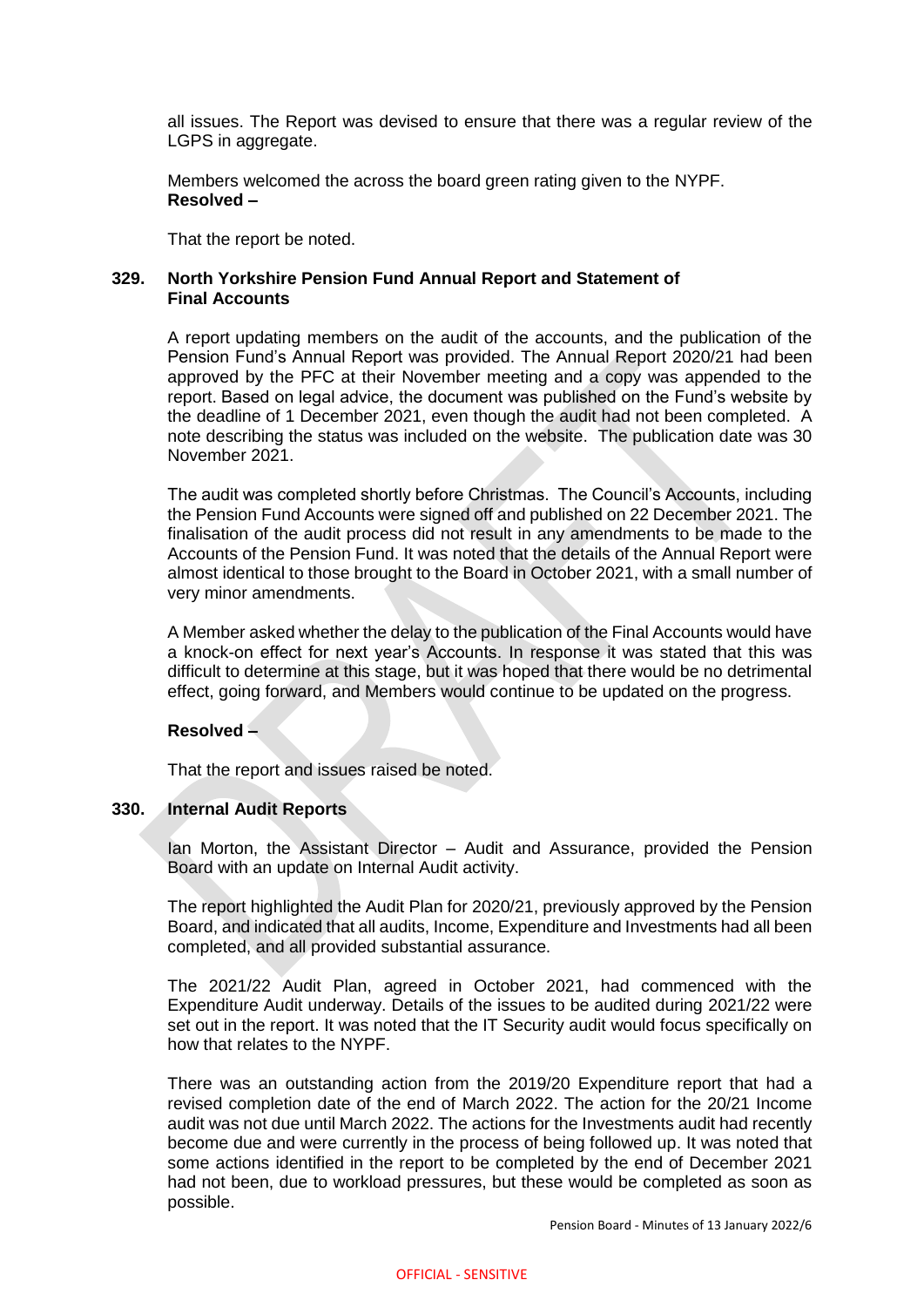It was suggested that reference within the report to the Corporate Director Strategic Resources should be altered to Treasurer of the NYPF, when relating to Pension Fund specific matters.

## **Resolved -**

That the substantial assurance for the all of the audits carried out in 2020/21 be welcomed and the report be noted.

## **331. Review of Risk Register**

Phillippa Cockerill, introduced the report which provided members with an opportunity to comment on the Pension Fund risk register. The Risk Register is reviewed by the Board every six months, following reviews by the PFC, and any feedback and comments from the Board are fed into the subsequent review. Details of the Register were appended to the report.

There had been two risk ranking improvements in the year:

- Pension Fund Solvency has been moved from category 1 to 2
- Regulations and Legislation has been moved from category 4 to 5

The primary changes made to the risk register since the last review were:

- The addition of two new risks associated with the McCloud project and Local Government Reorganisation into the Resources risk
- Contribution deferral as a result of Covid-19 had been removed from the Employer Contributions risk
- Enforcing of charging for late submissions and payments of contributions had been added to the Employer Contributions risk
- Process review and mapping work had been removed from the Benefit Payments risk

It was noted that circumstances for the Fund and its investments would change over the years, going forwards, and it was asked whether consideration was given to how risks would change in the long term. It was emphasised, in response, that many risks were managed by the Fund but the Register highlighted the most significant risks, and these were periodically reviewed and would be subject to alteration as circumstances changed. Any changes would be reported to both the PFC and PB.

It was asked whether a six monthly review was sufficient to adequately monitor the risks to the Fund. In response it was emphasised that the monitoring of risks was continual, whilst the reporting process was standard practice. Should there be a significant change to a risk Members of both the PFC and PB would informed accordingly.

#### **Resolved:-**

That the report, and issues raised, be noted.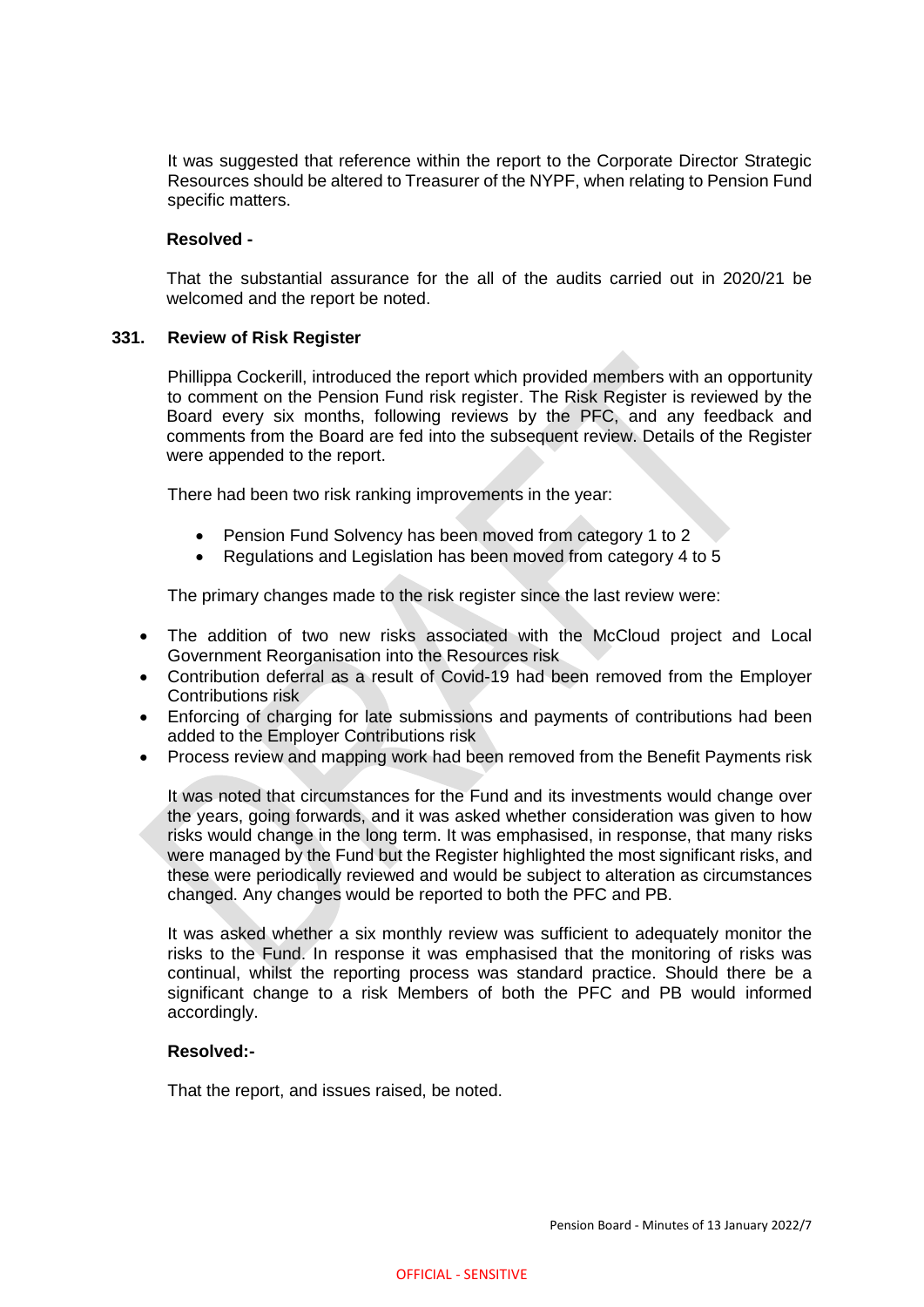#### **332. Budget and Accounts**

Members considered details of the following:-

(a) 2021-22 budget and costs of running the Fund (b) 4 year cash flow forecast

The following issues were highlighted:-

Each quarter a report was taken to the Pension Fund Committee (PFC) to update Members on the current and forecast income and expenditure position against the budget, and the latest cash flow forecast.

The cash flow forecast had been extended to 2024/25 giving an indication of the expected position following the 2022 Valuation, based on assumptions on contribution rates from April 2023. It was also based on assumptions on inflation, transfers and other issues which were challenging to predict.

The report taken to the November PFC meeting is attached as Appendix 1 for Board members to consider.

It was noted that there was an error in 3.5 of the report to the PFC which should read £9.5m, rather than £8.7m.

A Member noted that the inflation figure within the report was 2%, whereas the current rate was around 6% and could rise further. It was asked whether this would have an impact on the Fund. In response it was confirmed that rising inflation would affect the Fund and the position would be closely monitored.

In terms of the cash-flow position, should that become negative, going forward, assets would be used to ensure pensioner benefits could be paid. It was emphasised that the Fund remained in a healthy cash-flow position, and many other Funds were already operating in a negative cash-flow position, with no detriment to them. The position would continue to be carefully monitored.

A Member asked whether the forthcoming LGR had been taken account of in the forecasts. In response it was stated that LGR was not expected to have a significant effect on the financial position of the Fund, nor the cash-flow position. The Member suggested the expected major reductions in Senior Officers could affect the pension position. It was stated that the move to a single employer from a number of major employers within the Fund would enable a single contribution rate to be determined, rather than a number of different rates which would simplify matters. The position in terms of contribution rates would be considered through the forthcoming triennial valuation. The projection for the combined Council was that the net effect of LGR for the NYPF would be nil, however, this Would be considered as part of the valuation process

#### **Resolved:-**

That the report, and issues raised, be noted.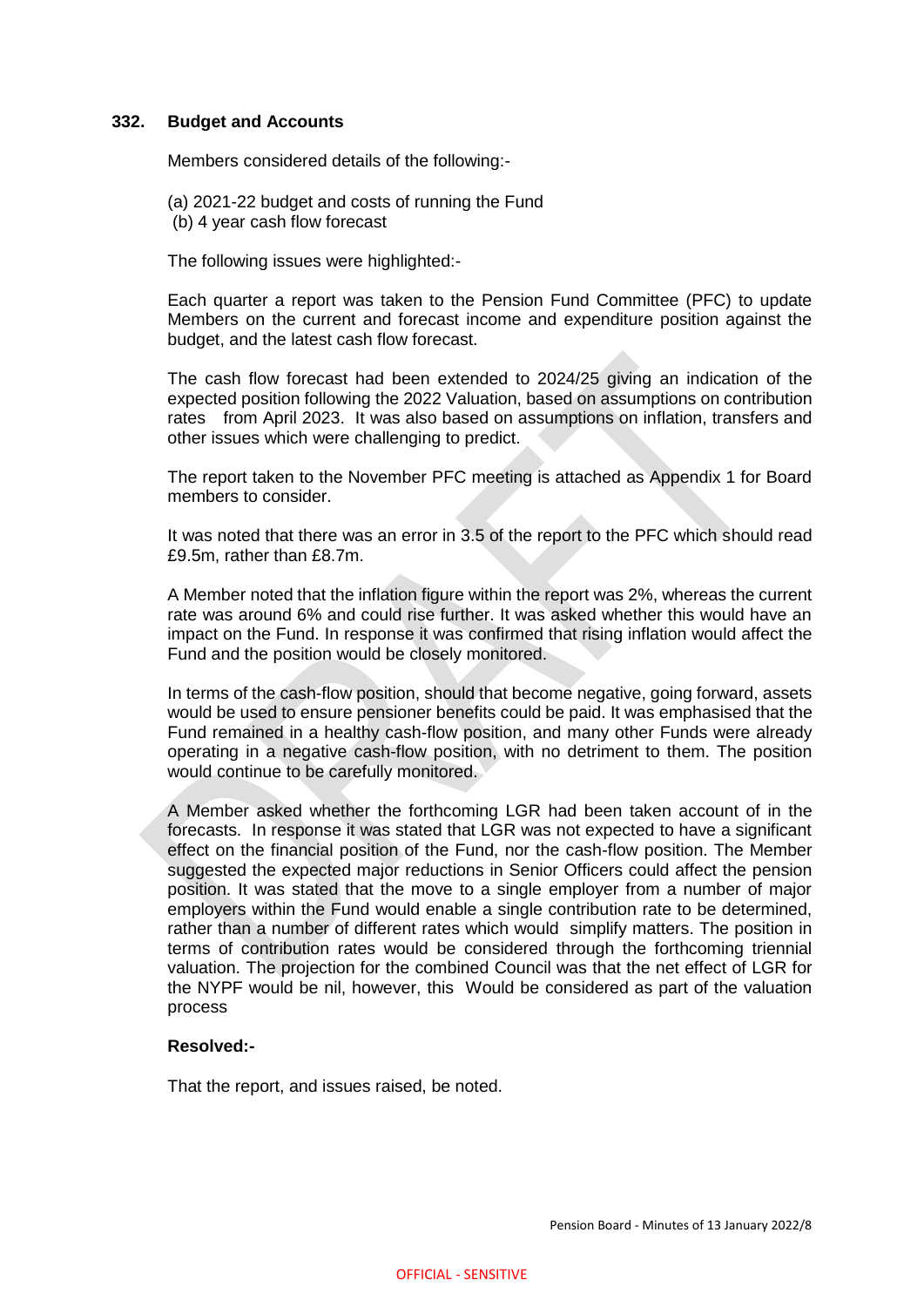## **333. Training**

Members considered the report of the Assistant Chief Executive (Legal and Democratic Services) providing an update on Pension Board Member training.

It was noted that the report providing details of training events attended, and activities undertaken by Pension Board Members was not now published as part of the report but did appear on the Meeting's web page and this was up to date.

The chairman stated that he had contacted the Fund's Independent Observer to clarify the position whether each individual Member required full training to serve on the Board, or whether collective knowledge would be sufficient. It was clarified that each Member should have full training to serve on the Board. It was stated that the Hymans Training package had been made available to assist Members in obtaining the appropriate knowledge, and Members were welcome to undertake any other appropriate training, including the Pensions' Regulator's modules. It was again stated that the training position for Pension Board Members was a statutory requirement. Members recognised this position and were supportive of a recommendation within the report that enabled training to be delivered as part of the Pension Board meetings, in future. It was stated that training would be provided to Members as part of the triennial valuation process during this year. Members stated that they were willing to pursue appropriate training but practically applying that to the operation of the Fund made that more meaningful.

#### **Resolved -**

- (i) That the report and availability and details of the Hymans Robertson online training package be noted
- (ii) that Meetings of the Board be developed accordingly to provide an opportunity for Members to undertake appropriate training, either individually or collectively..
- (iii) That Members continue to provide details of any training they wish to be included on their training record:

#### **334. Work Plan**

Members considered the report of the Assistant Chief Executive (Legal and Democratic Services) detailing the areas of planned work of the Pension Board for the coming year and providing meeting dates for the Pension Board until April 2022.

The Chairman stated that initially it had been the intention to enable members to undertake in depth analysis of aspects of the work programme, as individuals or in smaller groups, but this had not been possible in recent times due to the pandemic and the current workload of officers supporting the Fund. He stated that further consideration would be given to developing this analysis during the development of subsequent work programmes.

It was noted that the Meetings Calendar for 2022/23 was now available.

### **Resolved -**

(i) That the Work Plan, as detailed in Appendix 1 to the report, be noted.